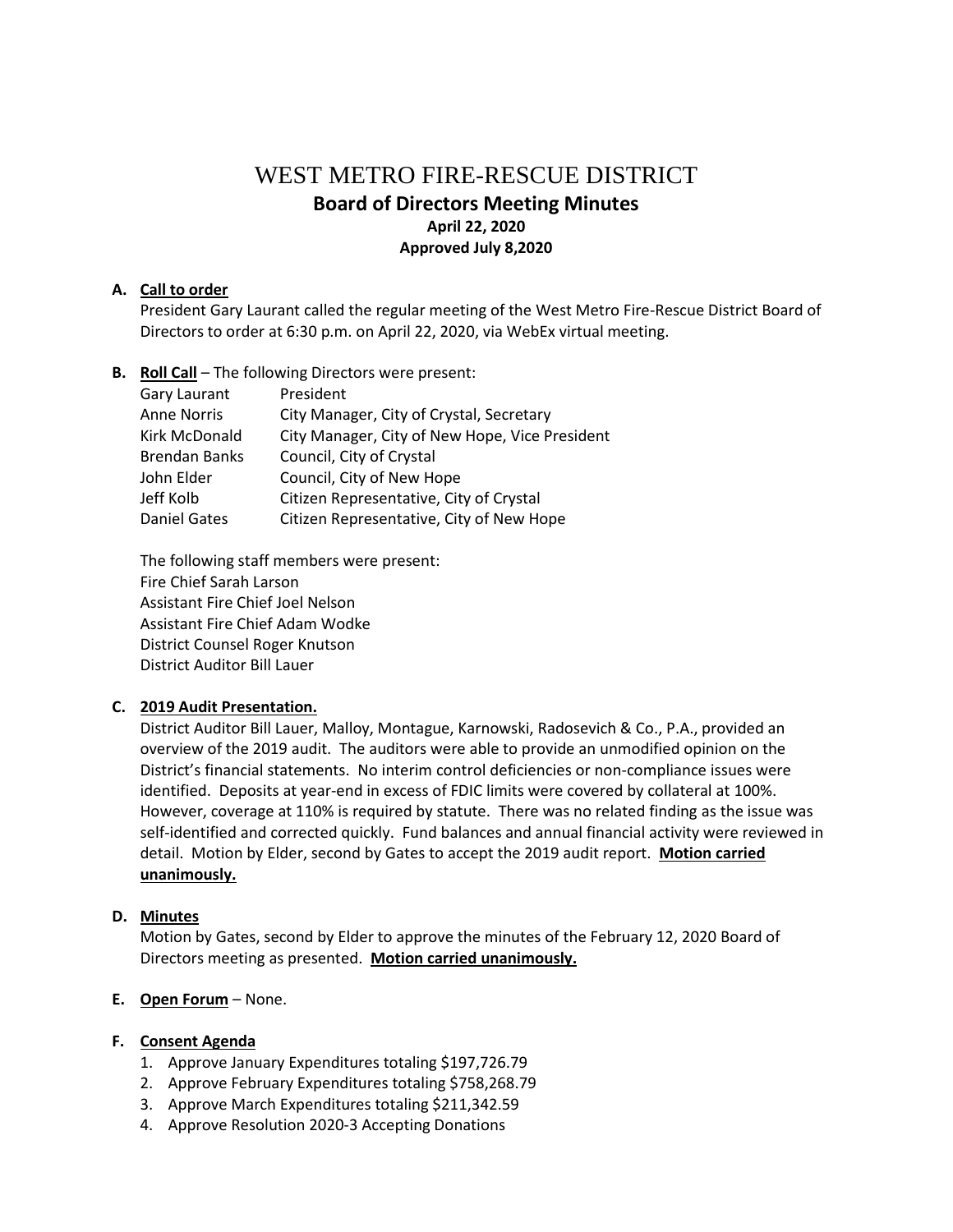Motion by Elder, second by Banks to approve the Consent Agenda. **Motion carried unanimously.**

## **G. Chief's Report**

**1. Chief's Report.** There were a total of 465 calls for service from January 1 to March 31, 2020, with an estimated fire loss of \$368,828.

In response to care facilities, pertaining to Director Kolb's question at the February board meeting, over a two-year period we were called to care facilities for 112 lift assists, and 243 residential calls (including senior apartments, not just nursing homes). Overall, the amount of calls is not enough to address with the facilities directly. Another graph shows the number of calls by nursing home.

The Chiefs have been meeting weekly via internet due to COVID. The officers have not met as a group since February 25. Full-time staff are working from home. Four full-time staff are working at separate stations to ensure operations of the district continue and make it less likely that all fulltime staff would fall ill simultaneously.

There are four firefighters on duty in 12-hour day and night shifts to reply to calls for service to avoid all firefighters being called to the station. Firefighters are only called in for a resource-driven call, such as a fire.

The 2020 budget is slightly under as of February 29, 2020. This is not expected to continue due to expenditures related to PPE and the duty crew staffing that has been put into effect. Staffing is costing approximately \$14,000 per week for the duty crew. The District will be seeking reimbursement for those expenses through a Federal Public Assistance grant.

An open house in coordination with the Crystal PD has been scheduled for May 28. Staff are unsure whether or not that event will move forward at this time. The Honor Guard clinic at Camp Ripley has been canceled due to COVID. Specialized training has also been canceled. The food drive will be rescheduled. The District is participating in birthday parades with the police and public works departments to celebrate young children's birthdays. The parades have been very popular with 45 completed and 34 still scheduled.

Staff are pre-planning care facilities by confirming that their current protocols are in place and identifying number of residents and the level of care needed at nursing homes. This is just to ensure they have their plans in place.

As of March 16, all regularly scheduled trainings were suspended. Duty-crews have been completing training while on-shift with the training captains. Duty crew shifts have been trained on fire alarm panels, first five minute decision-making, vehicle extrication, radio communications and a little bit of rescue training.

The West Metro Fire Academy has been suspended until further notice. The emergency management training scheduled for April has been canceled.

Situation reports are submitted daily to City Managers who share with City Staff and department heads. Situation reports are also shared with Hennepin County EOC.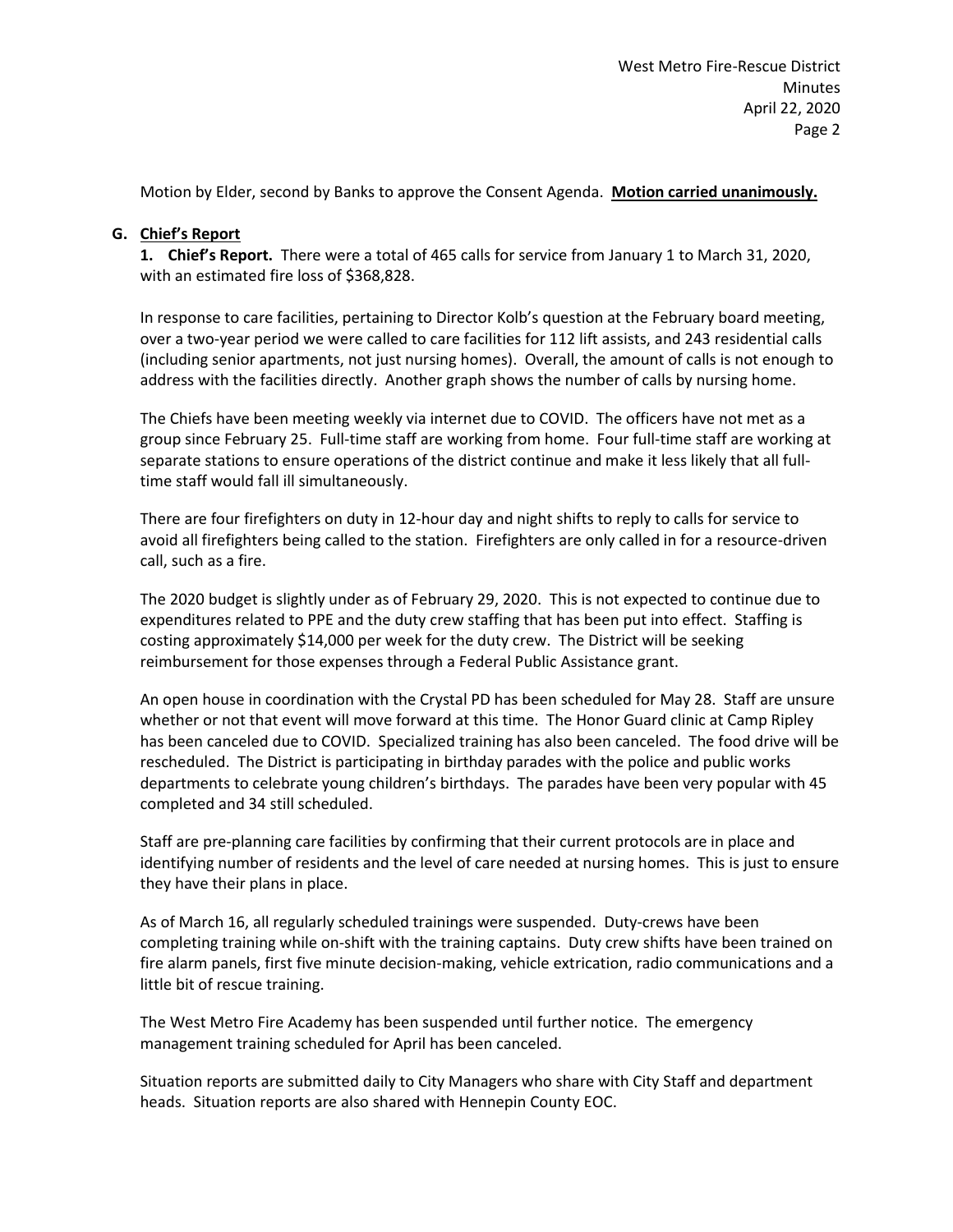Staff have been coordinating logistics to ensure an adequate supply of masks and hand sanitizer.

The compressor approved for purchase at the February meeting has been installed.

Engine 11 spent over 12 hours pumping on the February fire at the recycling plant in Becker, estimated at over 11 million gallons of water, with no issues other than freezing due to temperatures. Photos are included in the meeting packet.

Would it be feasible to promote videos on the District's website for family viewing while many are staying home due to COVID? Perhaps videos about developing escape routes in your home? Residents are likely using city websites now more than ever, since City Staff are also unavailable due to the stay-at-home order. Chief Larson noted that Deputy Marshal Shelby Wolf is working on building a promotion for home safety surveys and could include more information.

Is there a way to connect with the school district to promote watching the home safety videos? Elder encouraged Staff to cancel the open house scheduled for May 28. It seems irresponsible to host an event that could promote the spread of the virus.

# **2. Quarter 1 Financial Report.**

## **H. Old Business**

## **I. New Business**

**1. Contract with Abdo, Eick & Meyer (AEM) for financial services for years 2021-2023.** Motion by McDonald, second by Elder to approve the contract as presented. **Motion carried.**

**2. Capital Purchases.** Use of capital funds for the purchase of one new life pack. Quoted price \$2,180. Motion by Kolb, second by Norris to approve the purchase as proposed. **Motion carried.**

**3. Preliminary 2021 Budget.** Chief Larson met with the City Managers on March 12, 2020. On May 13 the preliminary budget will be presented at a work session. The budget will need to be approved at the July 8, 2020 meeting, then sent to the City Councils. Chief Larson reviewed the proposed 2021 budget totaling \$2,674,050. Proposed increases and decreases were detailed by line item and the overall increase of \$99,800, or just under 4%, included the percentage and dollar amount contribution from each city. It is possible to lower the increase by removing the planned increase to the Capital Fund. Board members agreed that they do not want to reduce the Capital Fund contribution if avoidable. The Board doesn't need to approve the budget until July, so the budget can be re-evaluated at that time. COVID may seriously impact the budget with duty crew staffing and other considerations.

The Board reviewed the budget and provided feedback to staff

The Board decided to move the currently scheduled work session from May 13 to June 10 to allow more time to review COVID developments prior to finalizing the budget.